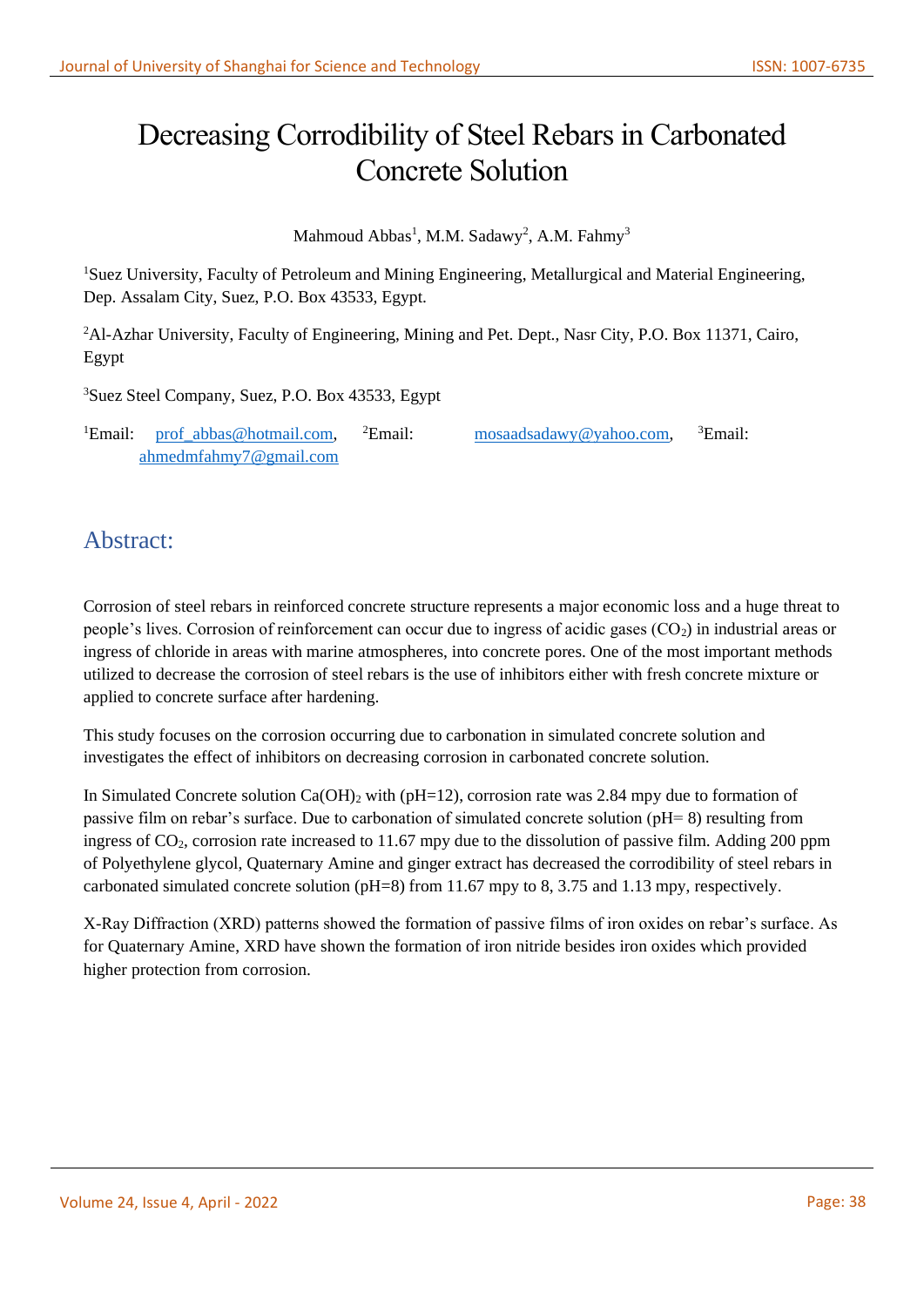# 1. Introduction:

Due to the poor tensile characteristics of concrete, steel rebars are embedded to compensate for tensile properties. It has been estimated that about 80% of the deterioration of reinforced concrete structures is mainly coming from the corrosion of the steel rebars.

The medium of concrete has a very high alkaline nature ( $pH = 12 - 13$ ) which leads to the formation of a passive film on rebar surface. However, since concrete structure has a porous nature, corrosion of steel rebars occurs due to : (i) Ingress of chloride ions via concrete pores, attacking and breaking down the passive film formed on rebar surface, (ii) Ingress of acidic gases such as  $CO<sub>2</sub>$ , bringing down the pH value of medium to 7 or 8 and breaking down the passive film [1].

After the passive film is broken down, active corrosion occurs leading to the formation of corrosion products. These Products exert internal forces onto the concrete cover leading to cracking and falling of concrete leaving the reinforcement material exposed to the surrounding environment and hence further corrosion [1].

One technique that is commonly used and applied widely is the use of corrosion inhibitors. Using corrosion inhibitors within concrete mixture enhances the performance of rebar reinforcement in aggressive environments by forming a passive film on steel surface. It is also considered an economic cost-saving choice as they are added in small concentrations. In fact, the use of corrosion inhibitors had undergone several stages. At first, inorganic compounds such as calcium nitrite, nitrates, Molybdates, chromates were used [2] [3].However, their usage have been limited due to their toxicity. Then, safe organic inhibitors have been utilized such as: amines, alkanol amines then plant extracts [4] [5].

These inhibitors can either be added to fresh concrete or can be applied to concrete surface after it hardens. The second method is usually used in

repair works of concrete, while the first one is used in construction phase.

Zhang *et al* [6], achieved an inhibition efficiency of 83.15% using maize gluten meal extract as an ecologically friendly inhibitor for reinforcing steel in SCP containing 3.5 wt.%NaCl. Shanmugapriya *et al*. [7] , achieved an IE% of 98 in SCP using an aqueous extract of turmeric. A. Bahgat Radwan et al [8] used behentrimonium chloride (BTC,  $C_{25}H_{54}CIN$ ) and were able to measure an inhibition efficiency of 91, 79, and 71% in SCP solution with 3.5% NaCl at pH of 12.5, 10 and 7, respectively without showing any effect on the mechanical properties on the cured mortars. Yongqi Liu et al [9] studied the effect of ginger extract as a green inhibitor on the performance of steel rebars in Simulated Concrete Pore solution to improve resistance to chloride induced corrosion. Trabanelli et al [10] studied the performance of sodium salts of benzoic acid and particularly, 2 amino benzoic acid on protection against carbonation using Simulated concrete pore solution and found that it provided inhibition efficiency of around 60%. Monicelli et al [11] made a study about the effectiveness of sodium 2 amino-benzoate and sodium glycerol phosphate in concrete pore solution simulating both chloride and carbonated environments and found to reach inhibition efficiency of nearly 87%.

In industrial regions, the atmosphere contains acidic gases such as:  $CO<sub>2</sub>$  along with humidity, the concrete structure is continuously exposed to the formation of acidic solutions that can bring down the basic nature of concrete structure towards neutral and acidic nature " $pH = 8$ " leaving the reinforcement under attack. In this paper, effects of three organic inhibitors: Polyethylene glycol, Quaternary Amine and ginger extract on corrodibility of steel rebars in simulated concrete pore solution were emphasized by applying electrochemical measurements. Moreover, scanning electron microscopy (SEM) were used to characterize the passive layers formed on rebar's surface. X-ray diffraction (XRD) showed the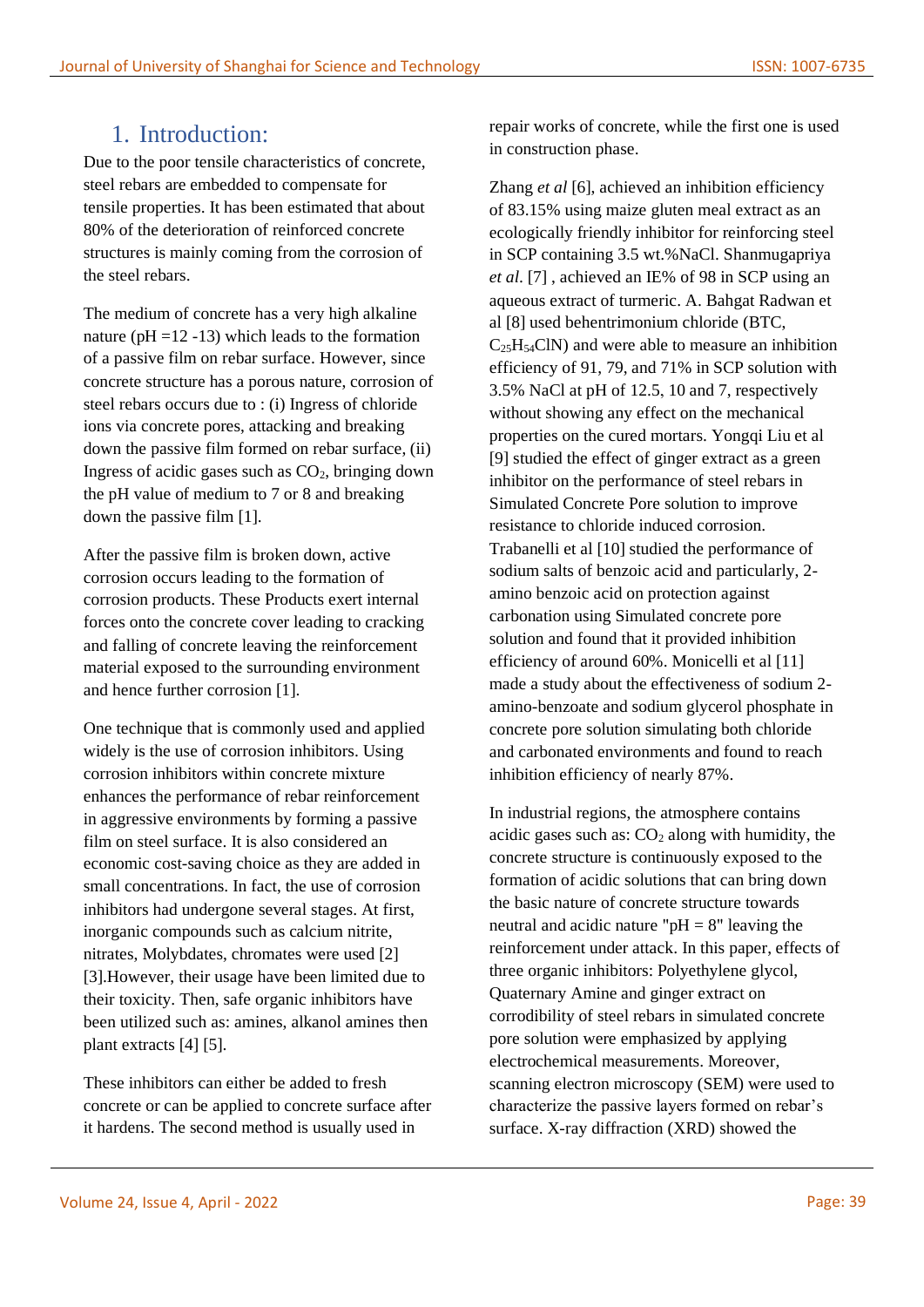products formed on the steel rebars surface under each condition.

# 2. Materials and Methods:

#### 2.1. Preparation of steel bar specimen:

Medium carbon steel bars "Quenched and self-Tempered" of 14 mm diameter and 10 mm length of grade B500DWR according to Egyptian Standard ES 262-2-2015 were delivered by Ezz steel, El Sokhna Plant, Egypt. The chemical composition of specimen is listed in Table 1.

|  |  | Table 1 Chemical composition of steel rebar (wt.%). |  |  |  |
|--|--|-----------------------------------------------------|--|--|--|
|--|--|-----------------------------------------------------|--|--|--|

| $\mathbf{C}^-$ | Mn. | Si | P | S.                                 | Cи |
|----------------|-----|----|---|------------------------------------|----|
|                |     |    |   | $0.28$ 1.45 $0.22$ 0.01 0.017 0.35 |    |

The samples were prepared by cold mounting as shown in Fig.1.



Figure 1 shows the mounted sample.

#### 2.2. Corrosion inhibitors:

.

Three corrosion inhibitors were chosen: Polyethylene glycol, Quaternary Amine and ginger extract.

### 2.3. Preparation of simulated concrete pore solution:

A saturated Calcium Hydroxide solution was prepared after adding calcium hydroxide powder to distilled water then measuring the pH value of solution using both pH tapes and pH meter to assure the value is 12.

The carbonated solution was prepared by blowing  $CO<sub>2</sub>$  gas into the saturated calcium hydroxide solution to simulate the carbonated concrete and the pH was measured (pH=8) [12].

### 2.4. Experimental Procedures:

Corrosion performance of samples in SCP have been assessed by Potentiodynamic Polarization (PDP) technique using VersaSTAT 3 device. The conventional three electrode cell system was utilized. The potential range used in PDP test was from -2 V to 2 V vs. Open Circuit Potential (OCP). The scan rate was 3 mV/s.

SEM was used to obtain images of surface of steel rebars in different media. EDAX technique was also used to attain the characterization of elemental composition of the surface. Also, X-Ray Diffraction was used to characterize the corrosion products formed on the surface of steel rebars. So, Five specimens of steel bars were immersed for 2 weeks in the following media: (i) SCP solution "pH=12", (ii) Carbonated SCP solution "pH=8", (iii) Carbonated SCP solution "pH=8" with 200 ppm Quaternary Amine, (iv) Carbonated SCP solution "pH=8" with 200 ppm Polyethylene glycol, (v) Carbonated SCP solution "pH=8" with 200 ppm Ginger extract.

# 3. Results and Discussion:

The PDP curves of steel bars specimens at  $Ca(OH)_2$  with (pH=12) and carbonated concrete solution with (pH=8) are shown in Fig.2.

Fig.2 shows that in SCP solution at (PH=12), passivation occurs and a passive layer is formed on surface of steel bar specimen as the formed corrosion products are insoluble and produce a very thin protective coating which limits the metal loss from surface. While, in carbonated concrete solution with (pH=8), active corrosion occurs as the passive film is broken down as the acidic gas  $(CO<sub>2</sub>)$  neutralizes the pH of pore solution [1]. It is noticed that the passivation potential is -0.76 V. The corrosion current I<sub>corr</sub> increased as the pH of solution decreased indicating active corrosion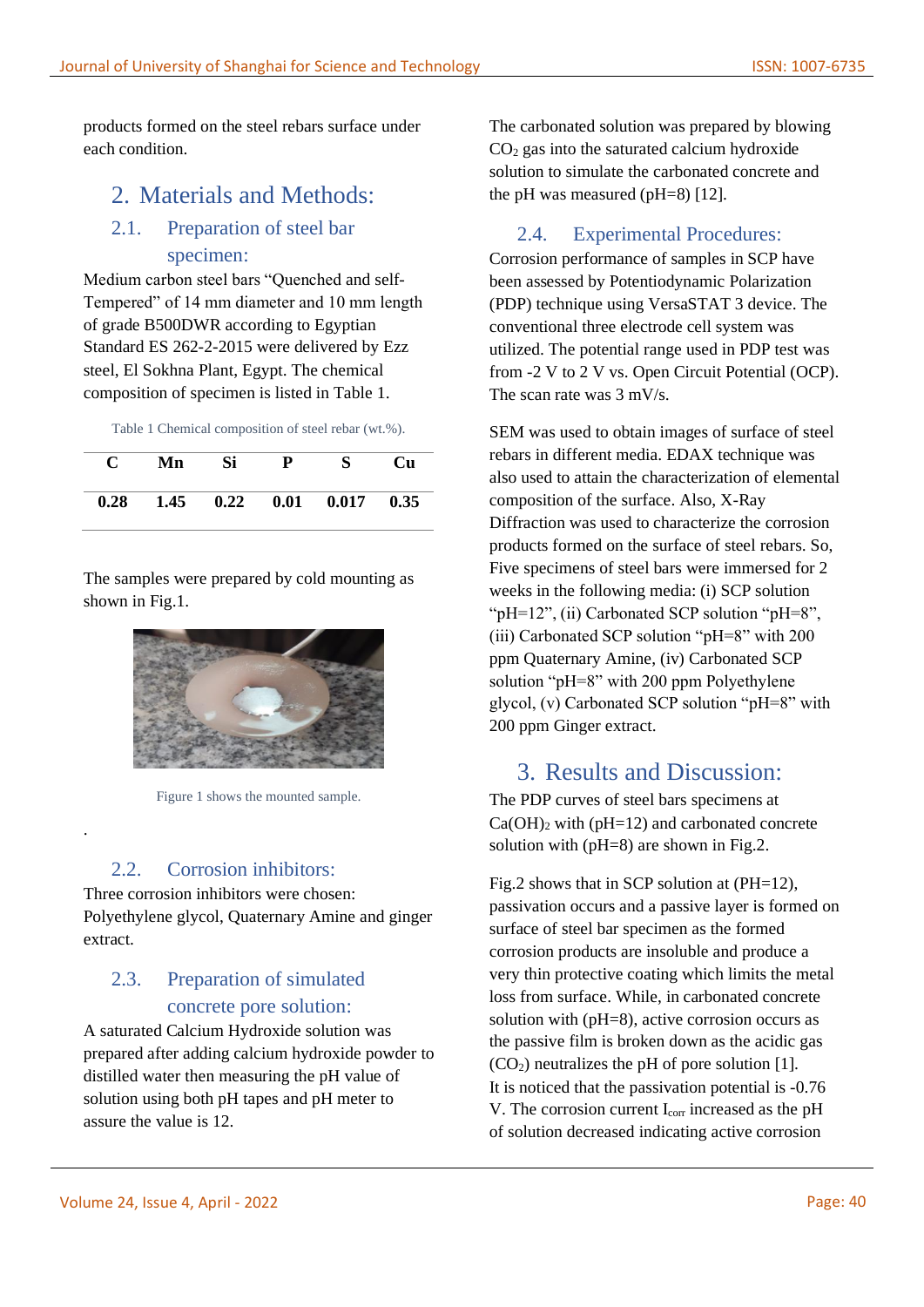

and metal loss occurs.

Figure 2 shows PDP curves of steel rebars specimens in SCP solution (pH=12) and carbonated SCP solution (pH=8)

PDP curves of three systems (Quaternary Amine, Polyethylene glycol and Ginger extract) are shown in figures 3, 4 and 5 respectively. It has been demonstrated that increasing the amount of each inhibitor leads to shifting polarization curves to left side i.e. less dissolution.

Table 2 shows comparison of corrosion potential and rate between the two conditions (pH=12 and pH=8)

| Sample  | $E_{corr}$ (V) | Corrosion<br>rate (mpy) |
|---------|----------------|-------------------------|
| $pH=12$ | $-0.76$        | 2.84                    |
| $pH=8$  | $-0.80$        | 11.67                   |

Table 3 shows a comparison of corrosion rate values of each system and exhibits the inhibition efficiency as a function of the inhibitor concentration. It is observed that Quaternary Amine, Polyethylene glycol and Ginger extract have achieved maximum inhibition efficiency of 90.30 %, 31.42 % and 67.89 % respectively. It is clear that Quaternary Amine and Ginger extract gave the better results. The inhibitor efficiency (IE) can be calculated from either of the following equations:

$$
IE_n \text{ } (\%) = \left(1 - \frac{C.R_n}{C.R_o}\right) \times 100
$$

Where  $C$ .  $R_0$  is corrosion rate of specimen when no inhibitor is added and  $C. R_n$  is corrosion rate of specimen when a certain amount of inhibior is added to solution.

Figures 6, 7 and 8 shows the effect of each inhibitor's concentration on corrosion rate and inhibition efficiency.



Figure 3 shows PDP curves of steel rebars specimens in Carbonated SCP solutions with different concentrations of Quaternary Amine.



Figure 4 shows PDP curves of steel rebars specimens in Carbonated SCP solutions with different concentrations of Polyethylene Glycol.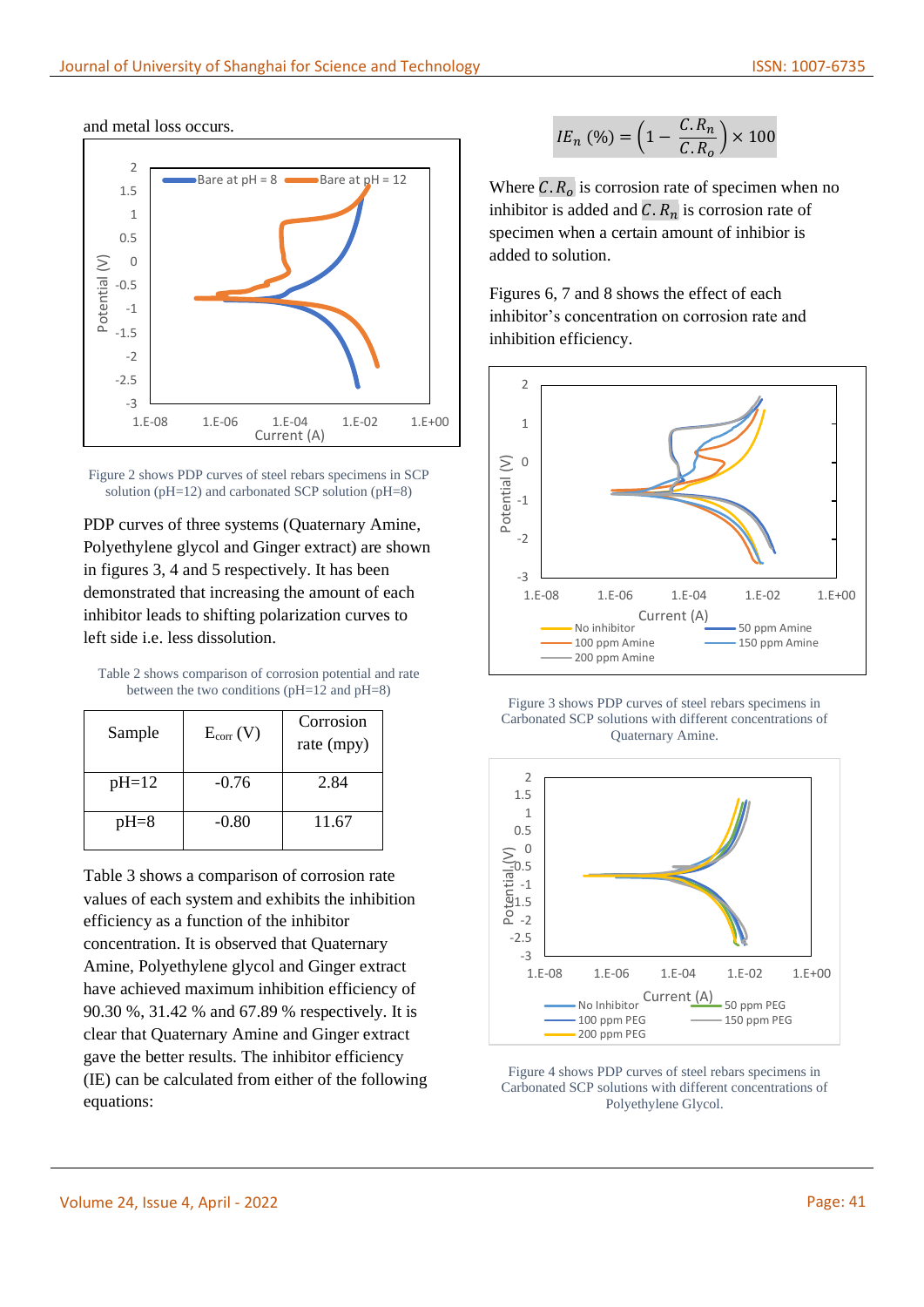

Figure 5 shows PDP curves of steel rebars specimens in Carbonated SCP solutions with different concentrations of Ginger Extract.

The formation of carbonaceous organic film is thought to occur via physical adsorption phenomenon. The presence of polar functional groups containing O, N and C atoms and the bonds C=O and N=O provide lone pair electrons and form co-ordinate bonds within the vacant dorbitals of iron (Fe). This will make these organic species adhere to the surface of steel [6] [9]. In concrete, these inhibitors penetrate through concrete pores and get adsorbed on rebar surface. They inhibit corrosion via forming a protective film leading to inhibition of ferrous decomposition (anodic reaction) and restriction of oxygen access (cathodic reaction) to the rebar surface [12].

| Table 3 shows corrosion potential, corrosion current and Inhibition efficiency of each inhibitor at different concentrations. |  |  |
|-------------------------------------------------------------------------------------------------------------------------------|--|--|
|                                                                                                                               |  |  |

| Inhibitor              | Quantity added | $E_{corr}$ (V) | Corrosion rate | Inhibitor        |
|------------------------|----------------|----------------|----------------|------------------|
|                        | (ppm)          |                | (mpy)          | efficiency (%)   |
|                        | $\mathbf{0}$   | $-0.80$        | 11.67          | 0.0              |
| Quaternary<br>Amine    | 50             | $-0.80$        | 7.23           | 38.07            |
|                        | 100            | $-0.73$        | 4.10           | 64.91            |
|                        | 150            | $-0.81$        | 1.83           | 84.31            |
|                        | 200            | $-0.82$        | 1.13           | 90.30            |
|                        | $\mathbf{0}$   | $-0.80$        | 11.67          | $\boldsymbol{0}$ |
| Polyethylene<br>Glycol | 50             | $-0.75$        | 11.43          | 2.06             |
|                        | 100            | $-0.73$        | 11.03          | 5.50             |
|                        | 150            | $-0.72$        | 9.90           | 15.14            |
|                        | 200            | $-0.72$        | 8.00           | 31.42            |
|                        | $\overline{0}$ | $-0.80$        | 11.67          | $\boldsymbol{0}$ |
| <b>Ginger Extract</b>  | 50             | $-0.76$        | 8.48           | 27.29            |
|                        | $100\,$        | $-0.84$        | 5.06           | 56.65            |
|                        | 150            | $-0.83$        | 4.15           | 64.45            |
|                        |                |                |                |                  |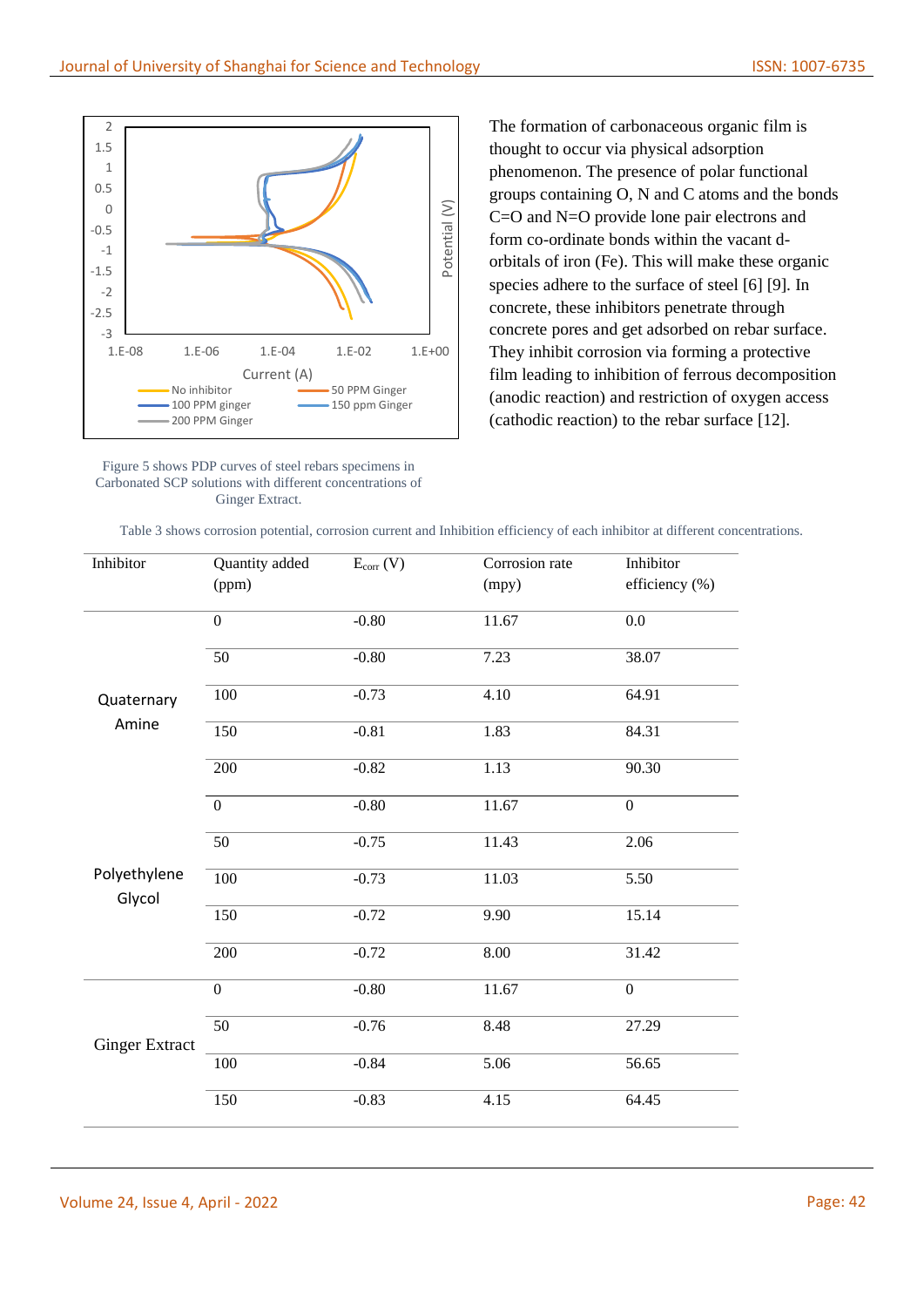



Figure 6 shows Corrosion Rate and Inhibition Efficiency of Quaternary Amine systems.



Figure 8 shows Corrosion Rate and Inhibition Efficiency of Ginger extract systems.

On basis of previous results, the inhibition behavior of the used inhibitors can be related to the adsorption of inhibitors' ingredients on rebar surface enhancing corrosion resistance of steel rebars in each condition.



Figure 7 shows Corrosion Rate and Inhibition Efficiency of Polyethylene glycol systems.

To make sure of the formation of protective films, SEM-EDAX is used for characterizing the surface topography and for determining the chemical composition of elements present on surface. Fig.9 (a to e) shows surface morphologies of steel samples immersed in each medium. When looking at Fig 9(a) of steel rebar in simulated concrete solution, the surface is smooth -indicating formation of protective film- when compared to Fig  $9(b)$  of carbonated concrete solution ( $pH=8$ ) which showed rough surface indicating higher corrosion rate. As for Fig 9(c, d, e), samples immersed in carbonated concrete solution (pH=8) with presence of inhibitors showed smoother surfaces and this can be ascribed to formation of protective carbonaceous organic films.

EDAX spectra are shown in Fig.10 for steel rebar specimen immersed in each medium along with the chemical composition of elements present in surface. Higher oxygen weight % in Fig 10(b) indicates existence of ferric oxides and formation of rust at low values of pH (pH= 8) due to corrosive medium and decomposition of protective passive film that was formed at higher values of ( $pH= 12$ ). Fig 10( $c,d,e$ ) show the existence of C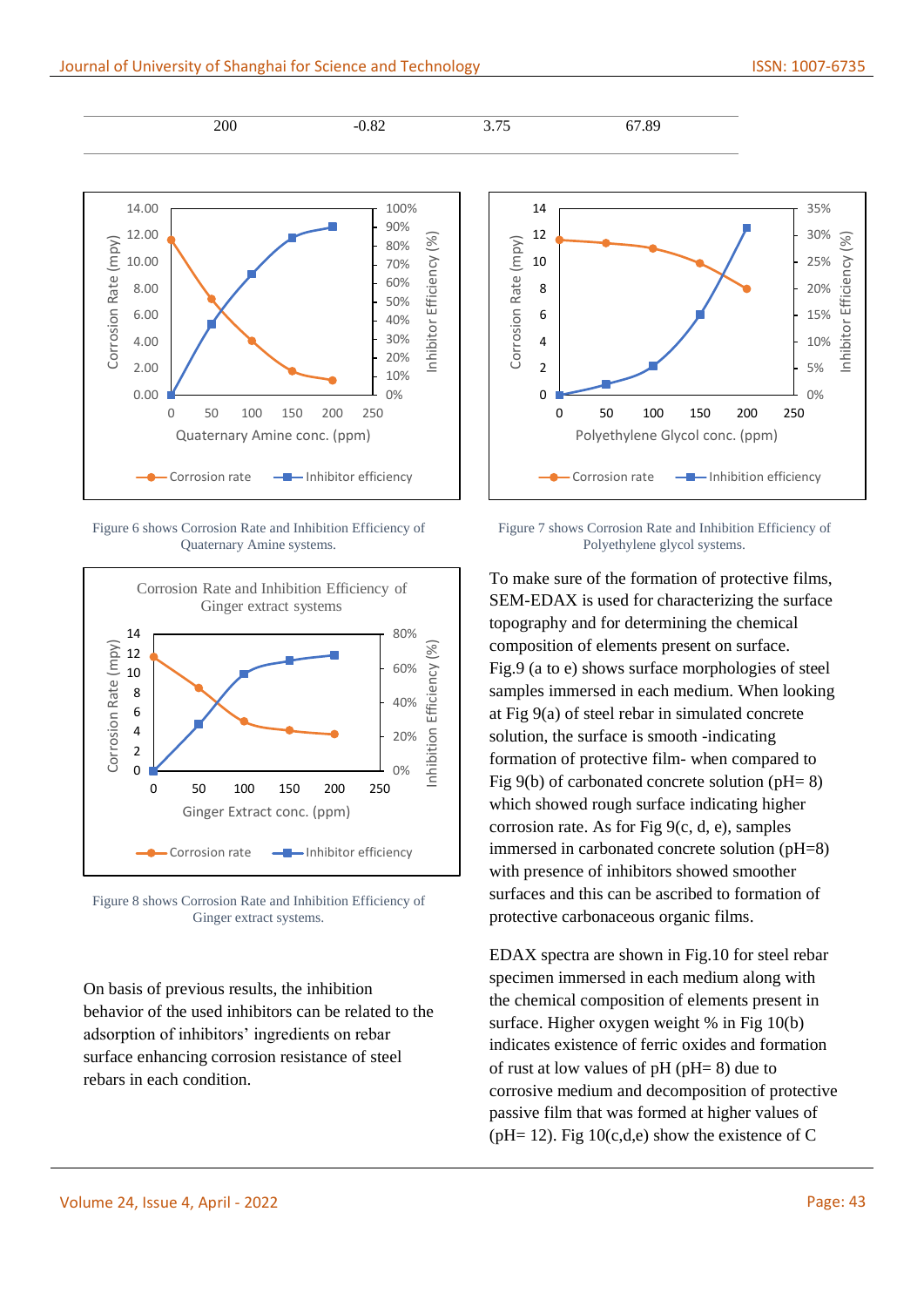and O along with nitrogen in the sample immersed in solution containing Quaternary Amine Fig  $10(d)$ .



Figure 9 SEM images of steel rebar surface exposed to different media for 2 weeks (a: pH=12, b: pH=8, c: pH=8 in presence of 200 ppm PEG, d: pH=8 in presence of 200 ppm quaternary amine, e: pH=8 in presence of 200 ppm ginger extract.

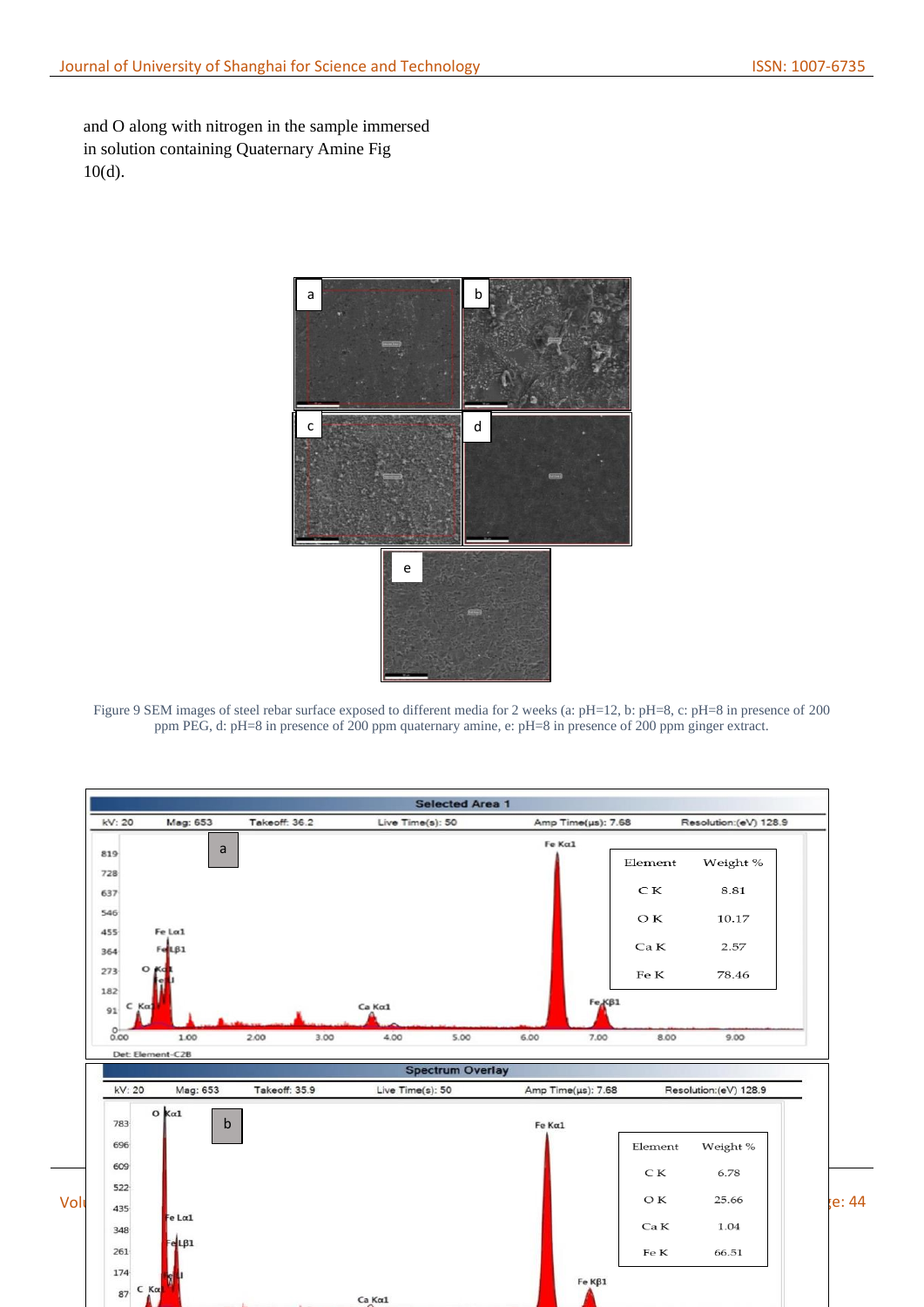#### Journal of University of Shanghai for Science and Technology ISSN: 1007-6735





Figure 10 EDAX spectra of steel rebar surface exposed to different media for 2 weeks (a: pH=12, b: pH=8, c: pH=8 in presence of 200 ppm PEG, d: pH=8 in presence of 200 ppm quaternary amine, e: pH=8 in presence of 200 ppm ginger extract.

 $5.00$ 

6.00

 $Ca$   $K\alpha$ 1

 $3.00$ 

 $4.00$ 

 $2.00$ 

1.00

 $Fe K\beta1$ 

 $7.00$ 

8.00

 $9.00$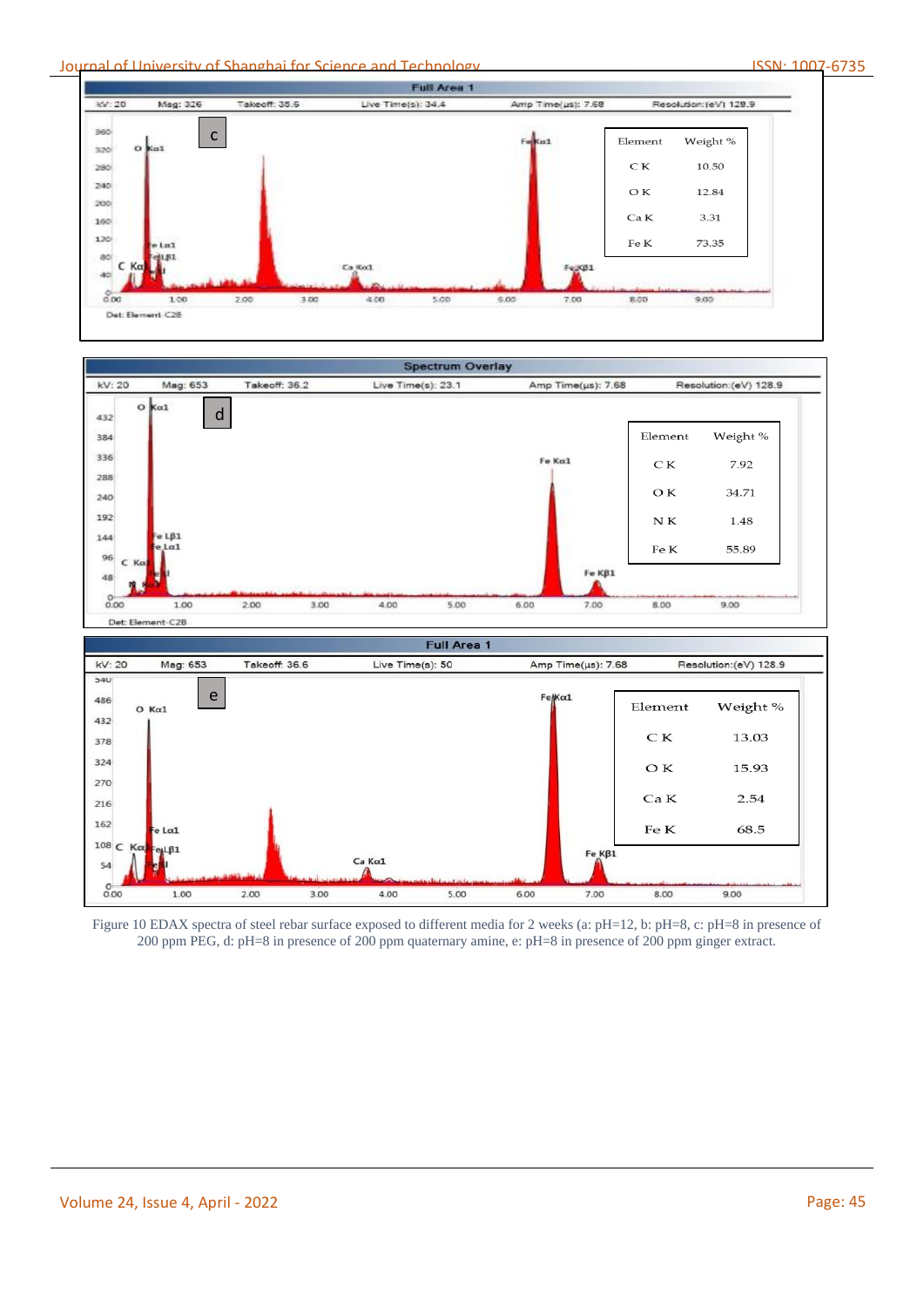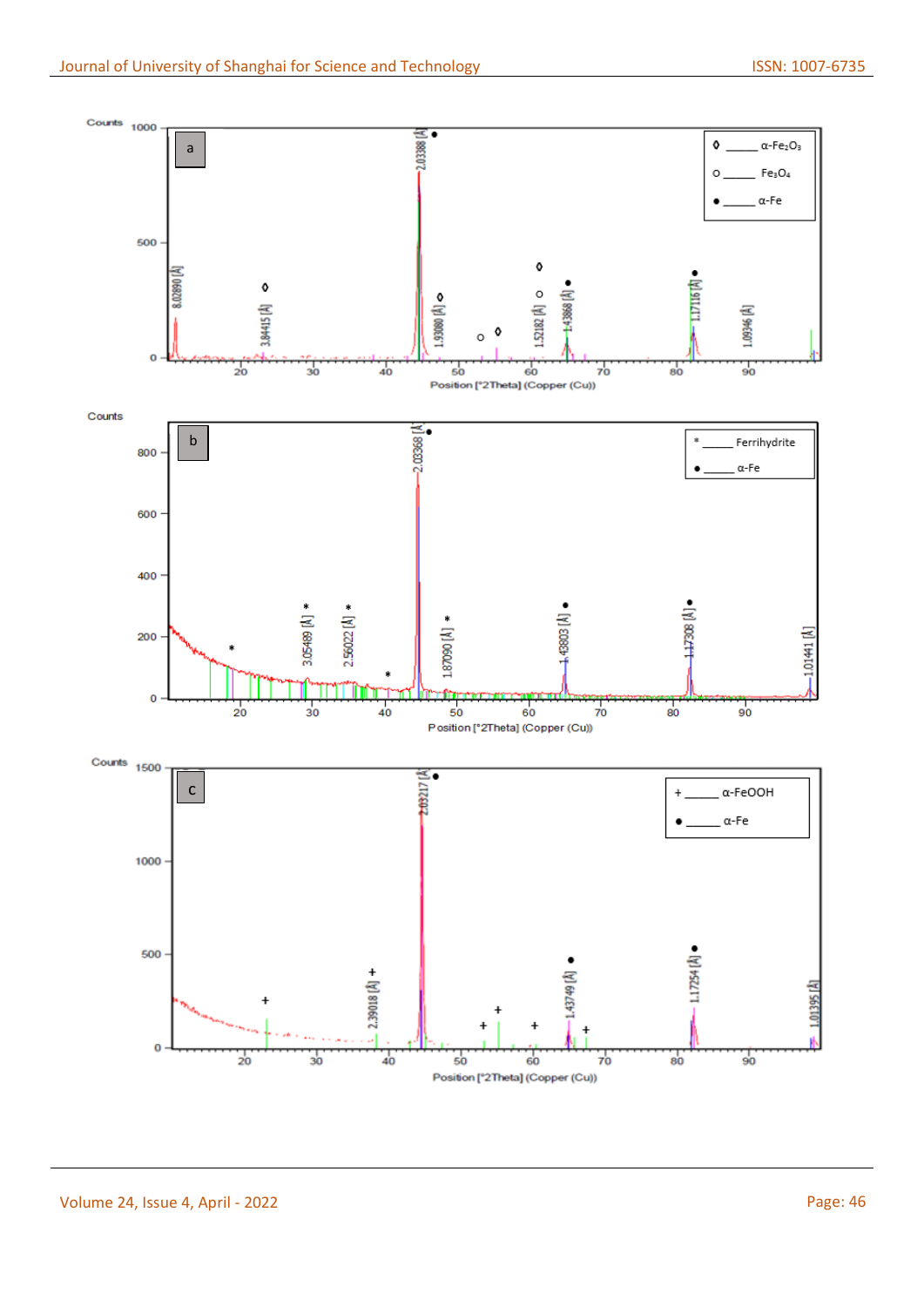

Figure 11 XRD patterns of steel rebar surface exposed to different media for 2 weeks (a: pH=12, b: pH=8, c: pH=8 in presence of 200 ppm PEG, d: pH=8 in presence of 200 ppm quaternary amine, e: pH=8 in presence of 200 ppm ginger extract.

XRD patterns in Fig.11 (a to e) shows a characterization of corrosion products formed on the surface of samples immersed in these five different media. These corrosion products are listed in table 4.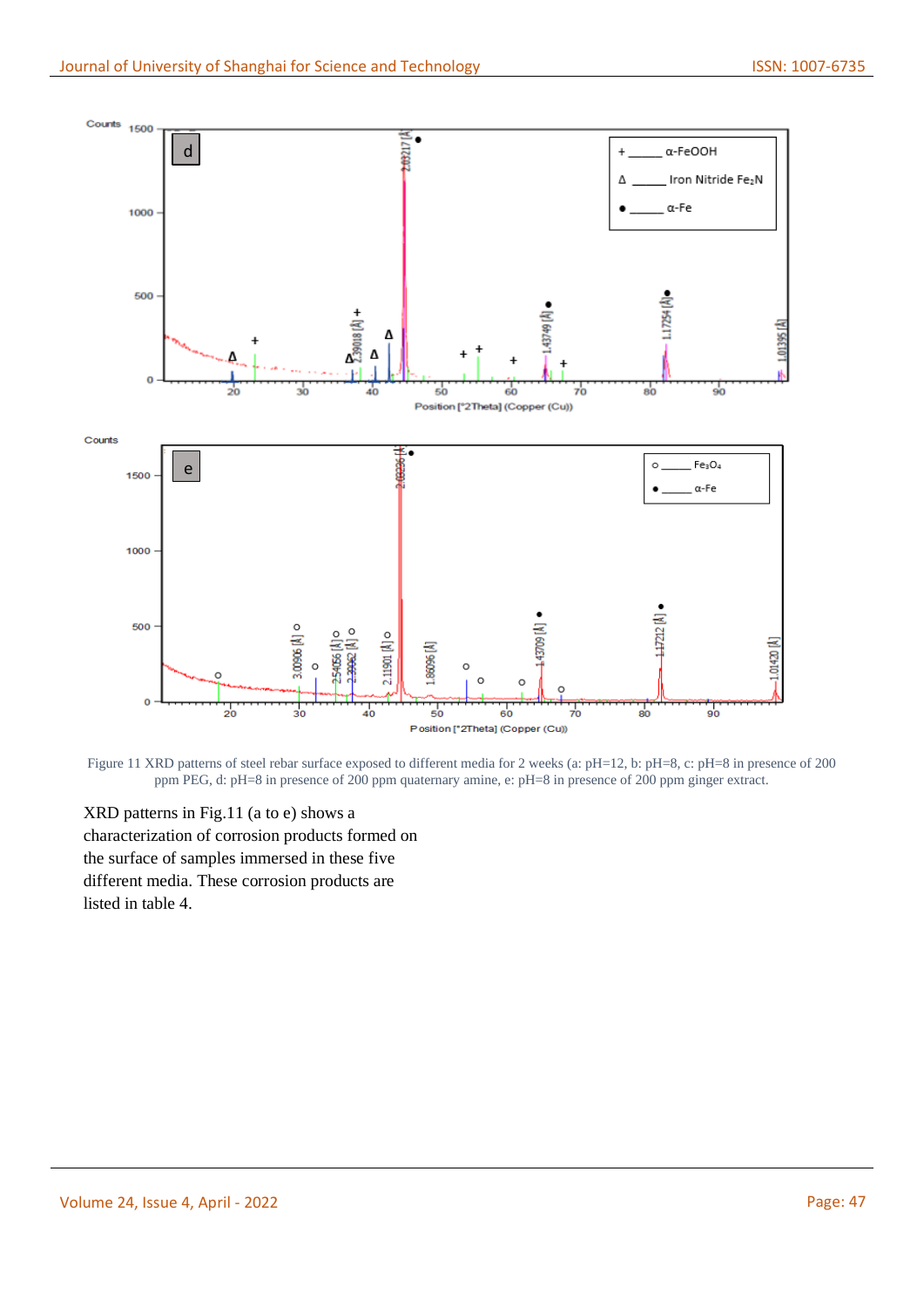Table4 shows compounds formed on steel rebar surface immersed in each condition for 2 weeks according to XRD patterns (a: pH=12, b: pH=8, c: pH=8 in presence of 200 ppm PEG, d: pH=8 in presence of 200 ppm quaternary amine, e: pH=8 in presence of 200 ppm ginger extract.

| <b>Condition</b>                                    | <b>Products Formed</b>                                                                 |  |
|-----------------------------------------------------|----------------------------------------------------------------------------------------|--|
| Sample at<br>$\mathbf{pH} = 12$                     | $\alpha$ -Fe <sub>2</sub> O <sub>3</sub> + Fe <sub>3</sub> O <sub>4</sub> (Protective) |  |
| Sample at<br>$pH = 8$                               | Fe <sub>2</sub> O <sub>3</sub> .0.5(H <sub>2</sub> O) "Ferrihydrite"<br>(rust)         |  |
| Sample at<br>$pH = 8$ , with<br><b>Polyethylene</b> | $\alpha$ -FeO(OH) (protective)                                                         |  |
| Sample at<br>$pH = 8$ , with<br>ginger              | $Fe3O4$ (Protective)                                                                   |  |
| Sample at<br>$pH = 8$ , with<br>Amine               | $\alpha$ -FeO(OH) (protective)<br>$^{+}$<br>Iron nitride (Protective)                  |  |

# 4. Conclusions:

The following conclusions can be stated from this paper:

- 1) Steel rebar in concrete is passivated due to the high pH of concrete (pH=12) which causes the formation of passive film on its surface.
- 2) The ingress of acidic gases such as:  $CO<sub>2</sub>$ brings down the pH value of concrete medium to 8 causing decomposition of the passive layer on the surface and initiating corrosion.
- 3) The organic compounds of Polyethylene, Ginger and Quaternary Amine are environmentally friendly corrosion inhibitors for steel rebars in simulated concrete pore solution of calcium

Hydroxide Ca(OH)<sub>2</sub>. They decrease the corrosion rate of steel rebars in carbonated concrete solution of (pH= 8) from 11.67 mpy to 8, 3.75 and 1.13 mpy respectively.

- 4) Corrosion rate of steel rebars decrease by increasing inhibitor concentrations. Inhibition efficiency reached to 31.42%, 67.89% and 90.30% for the polyethylene and ginger and Amine respectively.
- 5) SEM images show uniform corrosion when immersing in test solution with  $pH =$ 8 and without inhibitors.
- 6) While those of the specimens after adding 200 ppm of polyethylene, Amine and ginger to test solutions, show the formation of protective film which decreases corrosion rate of rebar.
- 7) XRD patterns show the formed corrosion products in each case.

# 5. References

- [1] Hansson, Poursaee and Jaffer, "Corrosion of Reinforcing Bars in Concrete," *The Masterbuilder,* pp. 10-124, 2012.
- [2] J. M. Gaidis, "Chemistry of corrosion inhibitors," *Cement and Concrete Composites,* pp. 181-189, 2004.
- [3] H. Jusntes, "Preventing chloride induced rebar corrosion by anodic inhibitors— Comparing calcium nitrate with calcium nitrite," *29th Conference on our World in Concrete and,* pp. 44-58, 2004.
- [4] M. Ormellese, L. Lazzari, S. Goidanich, G. Fumagalli and A. Brenna, "A study of organic substances as inhibitors for chlorideinduced corrosion in concrete," *Corrosion*